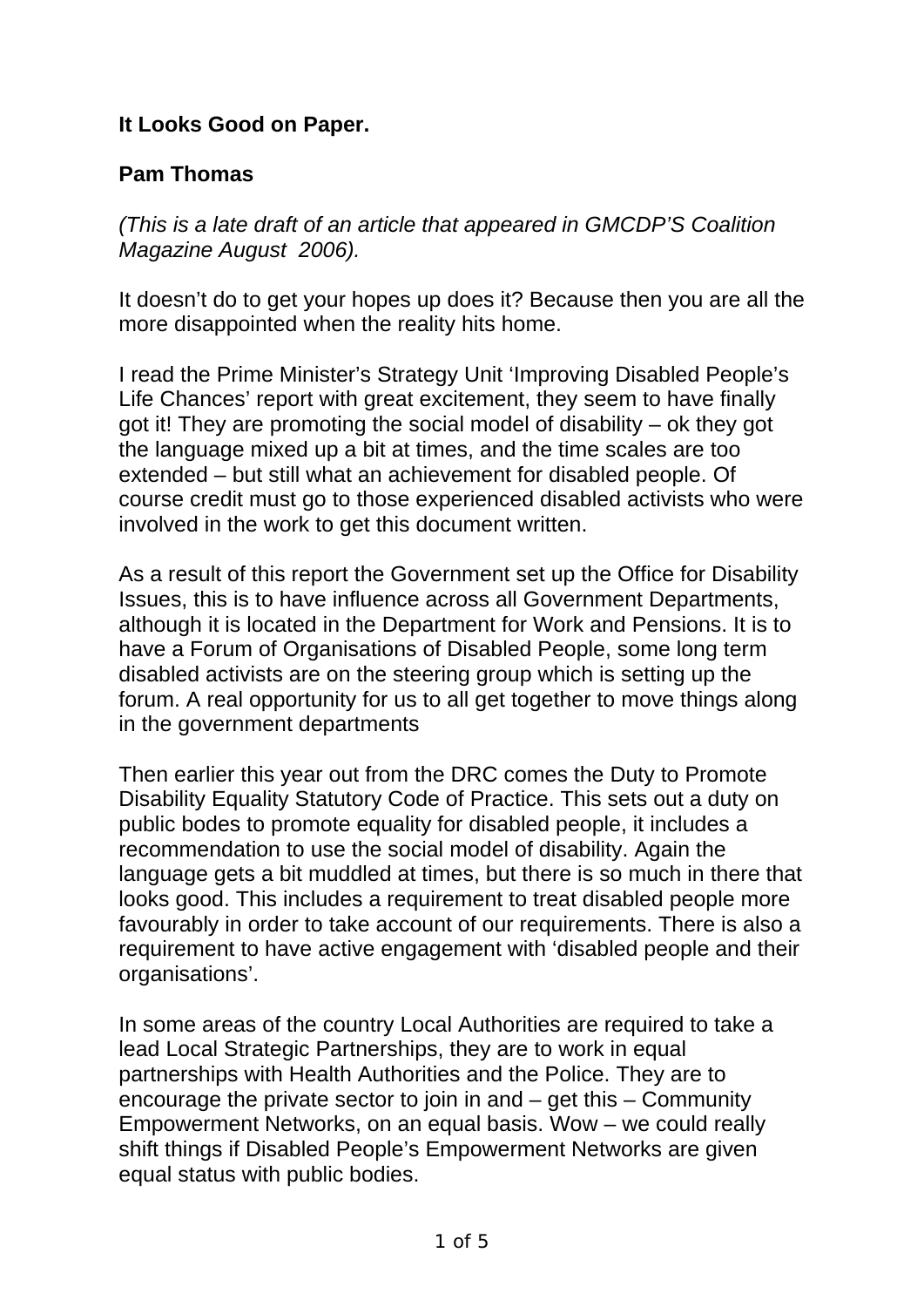Six years ago *Coalition* ran some articles on the theme *Where Have All the Activists Gone?* I wrote an article entitled *Social Services is Dead, Long Live Charity.* I was making the point that whilst Social Services are pretty bad there is a glimmer of accountability through Local Authorities. But services are now handed over to welfare and charity organisations which are not public bodies and so are not accountable to the public. The Charities Commission is only interested in making sure there is no fiddling on the money side of things, they do not take an interest in whether they are oppressive.

In 2003 I wrote another article entitled *Signs of Success,* this was about what is considered to be success. I was arguing that success for organisations is about getting the business and keeping the business. The outcomes for disabled people are not really counted as a sign of success. I added that the welfare and charity organisations were getting more work from public bodes – such as Local Authorities, whilst disabled people's own organisations are struggling to survive. I agreed with Vic Finkelstein that an 'elite' of unelected 'representatives' of disabled people that goes 'hobnobbing' with those in high places without challenging them is not helping us.

I celebrate the success of individual disabled people who get on and get themselves into the corridors of power, maybe getting a pretty decent salary. But I do object when it has been done at the expense of good outcomes for disabled people and our organisations. Those individual disabled people who go into the realms of the powerful and influential in order to bring about real change for disabled people are like lone workers. They go equipped with few tools, they need a sound knowledge of how to use the social model of disability, and they need experience of how to use it against a system that was designed to keep us out. In 2004 I wrote in *Coalition* an article called *Selling Out.* This was about how these lone workers need the support of disabled people; this is their most powerful tool. Yet all too often when they are in the thick of it and turn to see who is supporting them – they are alone, possibly even criticised for not doing enough.

So back to the Prime Minister Strategy Unit report, the Office for Disability Issues and the Forum of Organisations of Disabled People. Well what organisations of disabled people are there left to go on this Forum? Not many – in fact hardly any because they have nearly all folded or they are hanging on by the skin of their teeth. The big traditional charities meanwhile are doing very nicely thank you. Indeed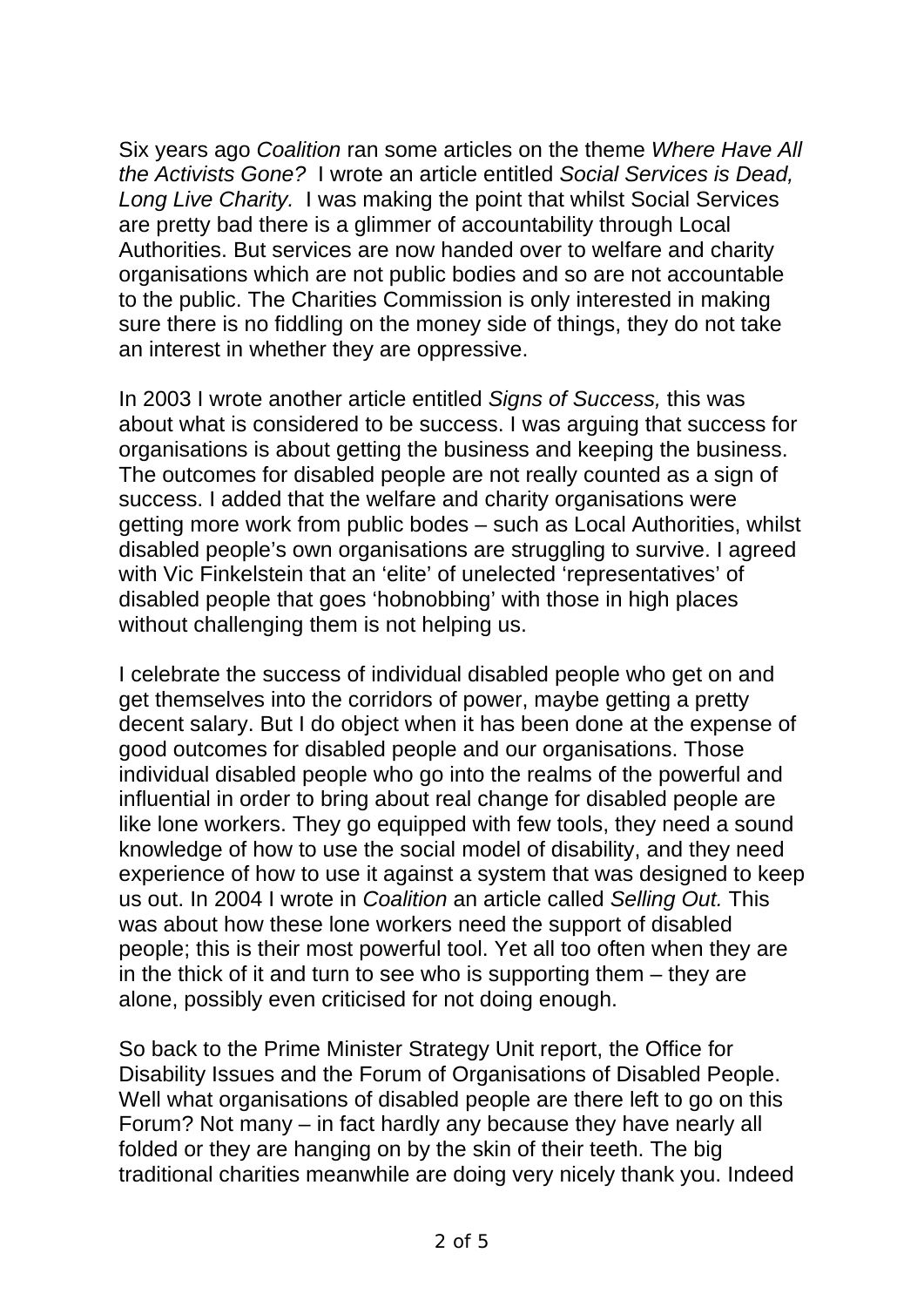other traditional style welfare, 'care' and charity organisations have come on the scene. Most have the gall to call themselves organisations of disabled people, because they have at least 51% disabled people in their membership or on their executive boards. But really they are service providers; they are big business with millions of pounds annual turnover.

Some welfare 'care' charities run a side line in 'promoting' equality – but don't take it quite far enough to support local disabled people's organisations to develop and run services. Rather they will bid against them at every opportunity and keep the business for themselves. So this Forum of Disabled People's organisations could well be dominated by multi million pound big business charities. They claim to be organisations of disabled people – so what can we do?

Well there is always the new public Duty to Promote Disability Equality with its requirement to actively involve disabled people and their organisations. So how many ways are there to interpret what this means? Well there is the way that disabled people interpret it and then there is the way some public bodies interpret it. Take the example of a Local Authority not far from Manchester, it is has a long track record of kicking disabled people in the teeth. I was in favour of not telling them about the duty, they would not even be bothered to keep abreast of developments. So we could take them to the cleaners.

But word got to them, and so they decided they best set up a series of formal meetings in the Council offices, they decided who to invite. This includes local care and medically orientated charities. They decide where meetings will be held, a modestly sized city centre council meeting room where there is no car park and not enough dropped kerbs from accessible bus stops or car parks (which are all some distance away). Some start quite early in the morning, and there is no mention of covering expenses. This is not a good start. Our energies are being used up on getting these basics sorted before we can start to look at the important matters of getting the scheme right.

Well perhaps the Local Strategic Partnerships with their Community Empowerment Networks (with Disability Empowerment Networks) can influence some change. Not my experience! The idea is that these networks are to be equal to public sector partners, or even be in the driving seat. Don't make me laugh; we are hanging onto the back end of the trailer at best, told not to be adversarial as this would upset the good working relationship. No matter that disabled people have been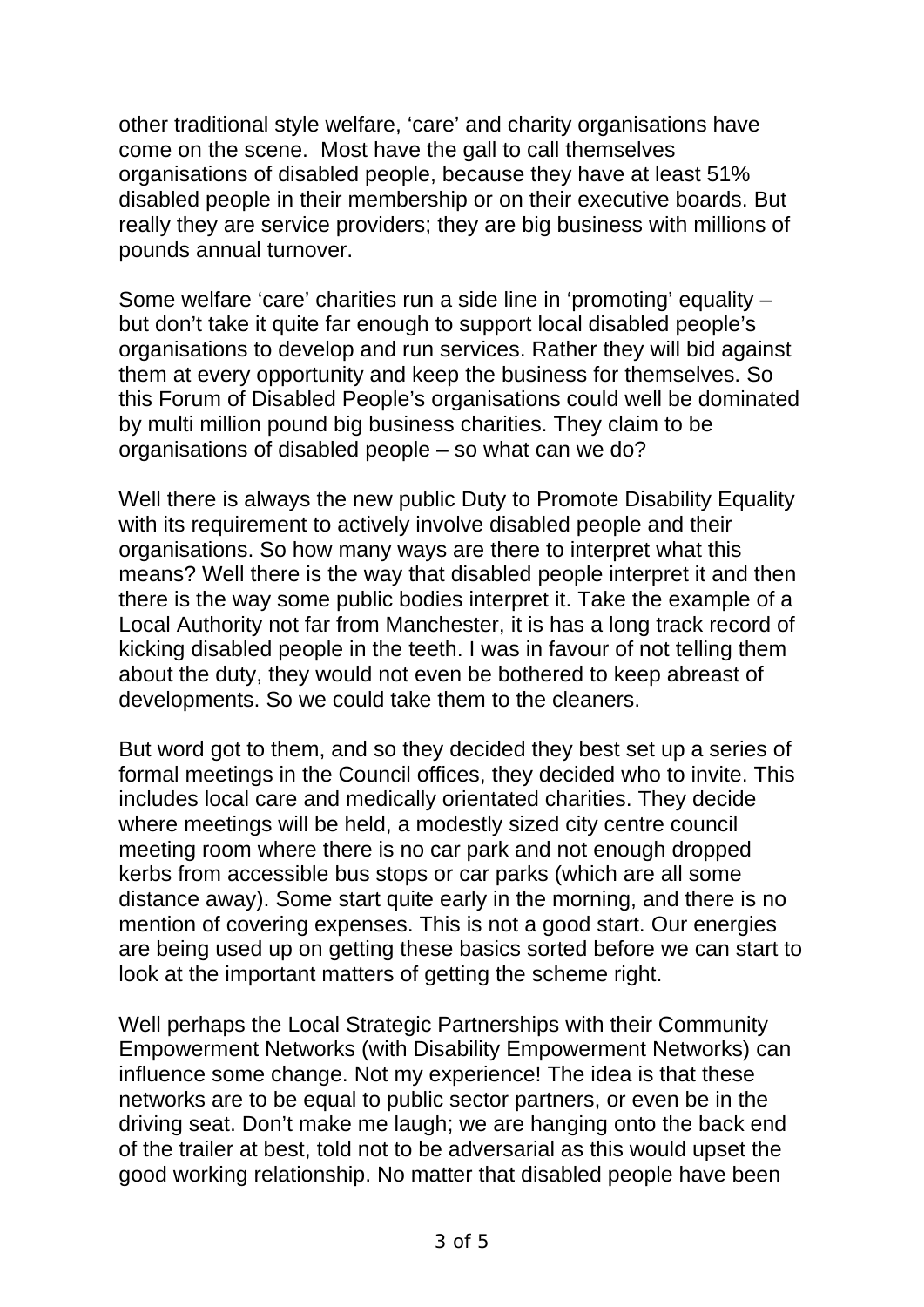struggling for decades to be heeded, we still must fit in with the very systems and bodies that cause so much of our exclusion. Government Office provides the funding for the community network, they ask the Local Authority if they are happy with the host organisation, could this have anything to do with not wanting to upset the good working relationship? Well it's a thought isn't it?

The Network I know best is hosted by the body that brings together the numerous welfare organisations – service providers without public accountability. What a neat complete circle.

It is clear that public bodies are not going to do anything that they are not legally obliged to do – they will stick to the absolute minimum. All the good practice guides under the sun won't make a difference; they may as well not be produced for all the difference they make in some places, and it would be more ecologically friendly not to waste the paper and ink cartridges.

We are in a very different world now, of course the funding has gone – but at least that gives us freedom from the funders who can dictate our activities. All too often organisational issues have stopped us getting on with doing the things we really got involved for. Being a service provider can mean also being in a position to influence change – but it is risky when funders feel threatened.

This very different world means we have to do things differently. We have got some of our people talking to decision makers up to government level. Those disabled people go forth into hostile places and put up opposition to the charities, they need to know there is a strong network of disabled people to back them up when the going gets tough (which is often).

The only hope is for disabled people to keep on pushing the boundaries, but are we so disillusioned and burnt out that we cannot get together? We need to find ways of being a united force without the funding we have had in the past.

We need to be together to make best use of what looks good on paper, and to support our people in those top places. It is not going to work if a few individuals are operating in isolation, public bodies will use this against them and ask who are they speaking for, 'not many disabled people are supporting you are they?' There is not much opportunity to speak with other disabled people operating in that kind of situation.